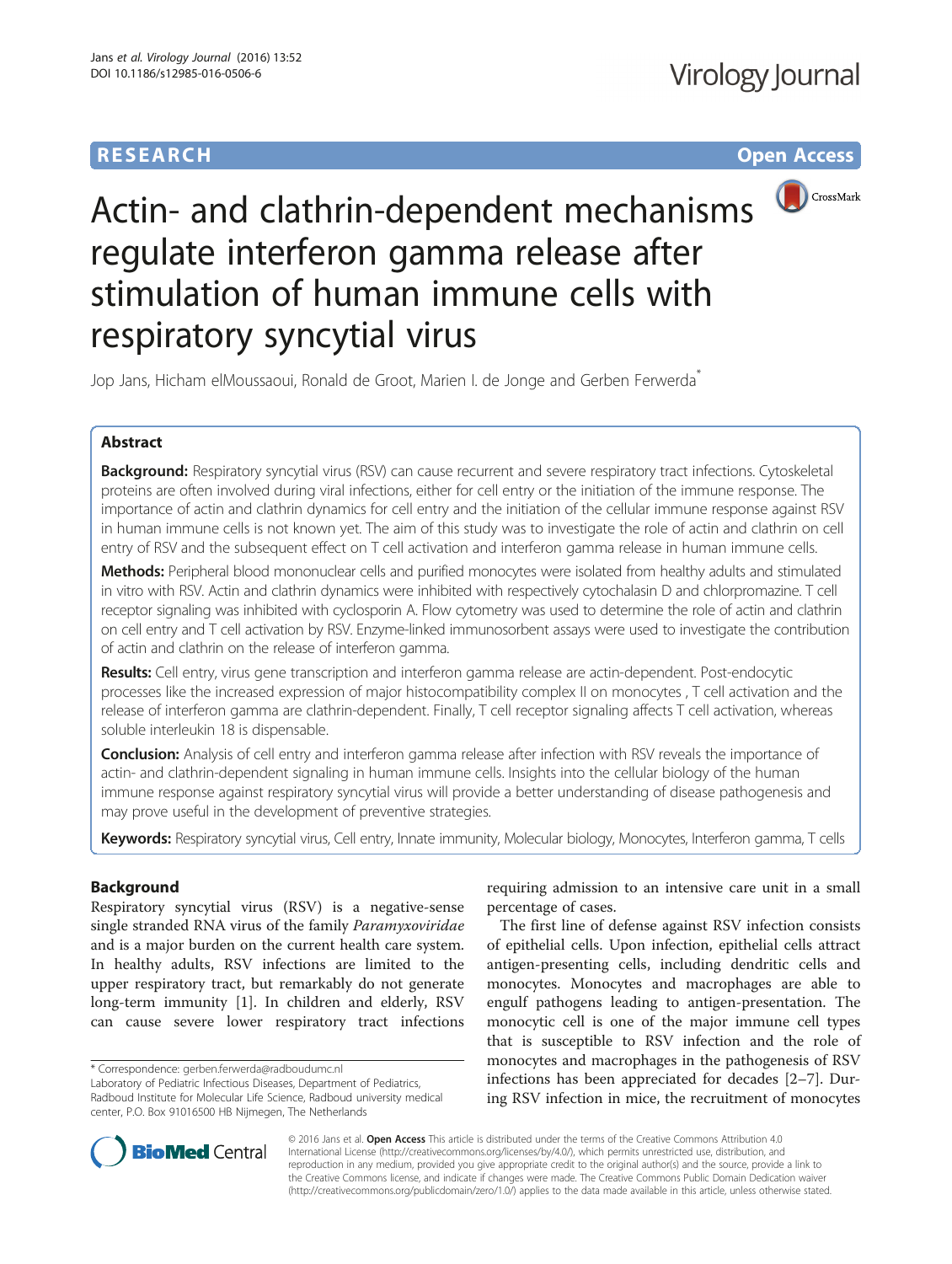from the bloodstream limits viral replication and reduces disease severity [[8\]](#page-6-0). Viral particles can interact with receptors at the membrane of monocytes resulting in attachment, uptake and initiation of the immune response [[9](#page-6-0)–[11\]](#page-6-0). Under many circumstances, actin or clathrin are essential for receptor-mediated internalization [[12](#page-6-0)–[16](#page-6-0)]. Internalization can be regulated differentially dependent on the cell type. Uptake of transferrin occurs clathrindependent in macrophages and is not dependent on clathrin in epithelial cells [\[17](#page-6-0)]. Cell-specific differences in entry mechanisms between epithelial cells and fibroblasts have been shown for human cytomegalovirus [\[18](#page-6-0)]. Previous studies have studied the internalization of RSV in epithelial cells [[19](#page-6-0)–[22](#page-7-0)]. No data is available regarding cell entry of RSV in monocytes, which raises the question whether internalization of RSV occurs differentially in innate immune cells. After internalization, immune cells are involved in antigen-presentation, T cell activation and the production of cytokines like interferon gamma (IFN-γ). IFN-γ, a type II interferon, plays a critical role in the immune response against viral infections [[23\]](#page-7-0). T cell activation may occur through cytokines like interleukin 18 (IL-18) or through stimulation of the T cell receptor (TCR). The relationship between cell entry, T cell activation and subsequent release of IFN-γ during RSV infection in primary human cells is unknown. Peripheral blood mononuclear cells (PBMCs) provide a useful model to investigate the impact of cellular pathways on antiviral immunity. PBMCs contain important cells that reflect the immune response against RSV like dendritic cells, monocytes and T cells [\[4,](#page-6-0) [24](#page-7-0)–[27\]](#page-7-0). In this study, we aimed to investigate the regulation of IFN-γ by actin- and clathrin-dependent mechanisms after stimulation of human immune cells with RSV. For this, we used pharmacological inhibitors to inhibit actin and clathrin. Hereby, the contribution of actin- and clathrindependent processes on cell entry, T cell activation and induction of IFN-γ in primary human immune cells during RSV infection was studied.

#### Results

## Cell entry and subsequent virus gene transcription of RSV in monocytes are actin-dependent

We first examined the dynamics of cell entry of RSV into CD14<sup>+</sup> monocytes by using pharmacological inhibitors. Cytochalasin D (CytoD) and Wiskostatin (Wisko) have been used in previous literature to inhibit actindependent entry and chlorpromazine (CPZ) for clathrindependent entry [[28](#page-7-0)–[30](#page-7-0)]. A representative figure of the gating strategy to determine internalization of RSV into monocytes is shown (Fig. [1a\)](#page-2-0). Disruption of actin filaments in monocytes with CytoD or Wisko significantly reduces the internalization of RSV whereas inhibition of clathrin with CPZ has no effect on the internalization

indicating that cell entry is an actin-dependent process (Fig. [1b](#page-2-0)). Extracellular binding of RSV on membrane of monocytes occurred and is not reduced by pre-treatment of monocytes with CytoD or CPZ (Fig. [1c\)](#page-2-0). To confirm the inhibitory effect of CytoD on cell entry, PBMCs were stimulated with RSV for 24 h and virus gene transcription was measured in monocytes. Treatment of PBMCs with CytoD abrogates virus gene transcription in monocytes whereas CPZ has no effect (Fig. [1d](#page-2-0)). Mean percentages of internalization, binding and virus gene transcription in untreated monocytes were respectively 29 %, 13 % and 4 %.

## IFN-γ release after RSV infection is actin- and clathrindependent

Previous literature shows that T cells are the main producers of IFN-γ in our model of PBMCs and stimulation with RSV [\[24\]](#page-7-0). To determine whether the adaptive immune response against RSV is actin-dependent, the IFN-γ release was measured after stimulation of PBMCs with RSV. Inhibition of actin with CytoD abrogates the RSVinduced IFN-γ release (Fig. [2a\)](#page-2-0). Although CPZ has no effect on the internalization of RSV, inhibition of clathrin reduces the release of IFN-γ (Fig. [2b](#page-2-0)). Both CytoD and CPZ have no effect on T cell activation after stimulation with the non-specific T cell activator phytohaemagglutinin (PHA) (Fig. [2a](#page-2-0)–[b\)](#page-2-0). From this, we conclude that both cell entry and post-endocytic processes play a role in the adaptive immune response against RSV whereas mere binding of RSV to the cell membrane of monocytes is not sufficient to induce IFN-γ release.

## T cell activation and upregulation of MHC-II after RSV infection are clathrin-dependent

To address the discrepancy between clathrin-independent internalization and clathrin-dependent IFN-γ release, we examined whether post-endocytic processes like T cell activation and upregulation of antigen-presenting molecules are clathrin-dependent. CD69 was used as an activation marker on T cells [\[31\]](#page-7-0). PHA was used as positive control for T cell activation. RSV induces activation of CD4 and CD8 T cells and pre-treatment of PBMCs with CPZ prevents T cell activation after RSV infection (Fig. [3a](#page-3-0)–[b](#page-3-0)). To investigate whether the upregulation of antigen-presenting molecules is inhibited by CPZ, the expression levels of MHC-I and MHC-II on monocytes was determined. RSV induces a significant increase of MHC-I and MHC-II expression on monocytes (Fig. [3c](#page-3-0)–[d](#page-3-0)). Upregulation of MHC-I expression is not affected by treatment of PBMCs with CPZ (Fig. [3c\)](#page-3-0). The RSV-induced upregulation of MHC-II expression is not present after pre-treatment of PBMCs with CPZ indicating that upregulation of MHC-II is clathrin-dependent (Fig. [3d](#page-3-0)).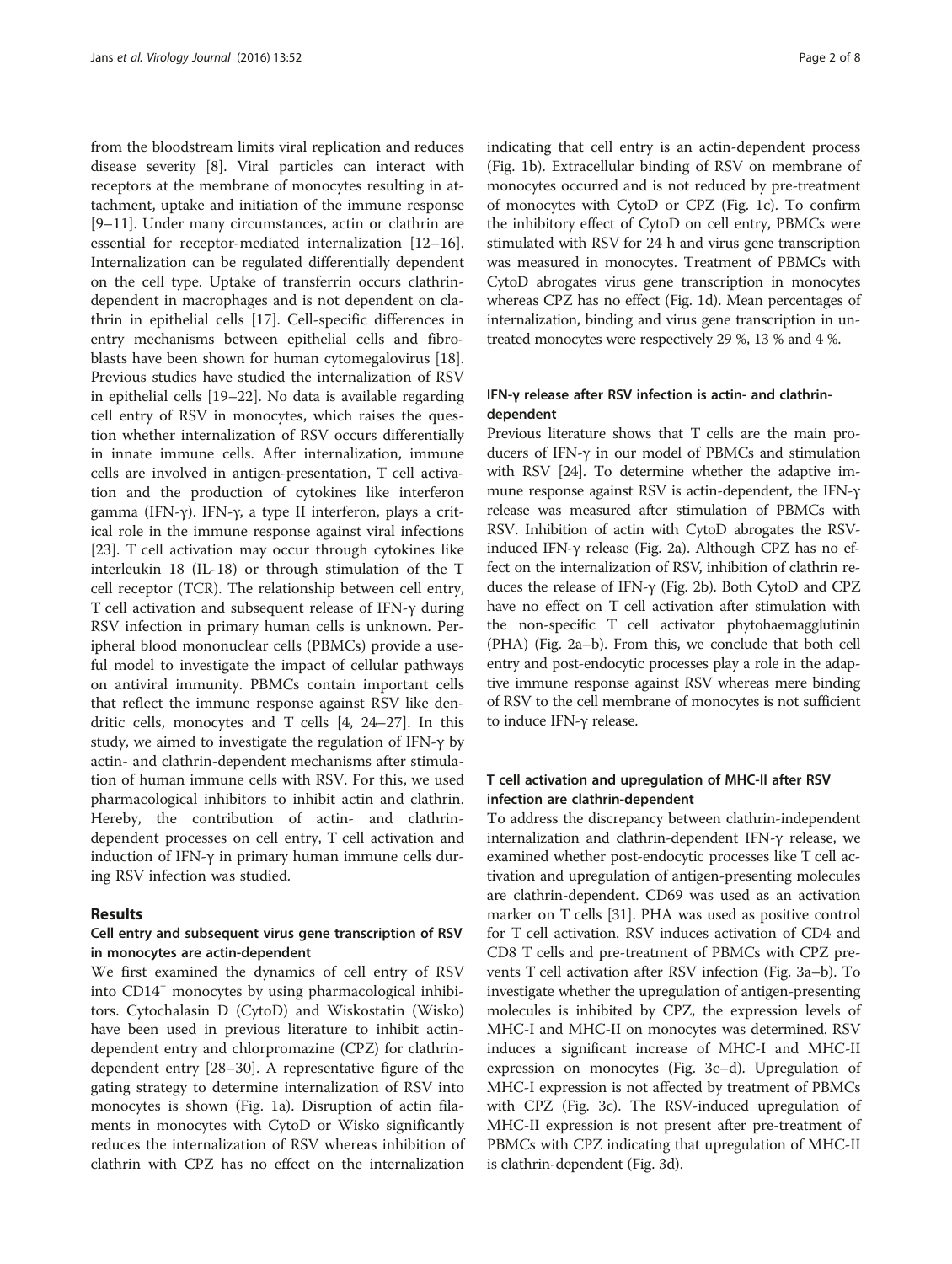<span id="page-2-0"></span>

## IFN-γ release after RSV infection is dependent on T-cell receptor signaling

To confirm the role of antigen-presenting molecules and thereby TCR signaling as its ligand, we evaluated whether IL-18, as a soluble T cell activator, or TCR signaling affects the IFN-γ release after RSV infection. Neutralization of IL-18 with IL-18 bp does not inhibit RSV-induced IFN-γ release. As a control, we show that IL-18 bp is able to significantly inhibit Candida-induced IFN-γ response, which is consistent with previous literature (Fig. [4a](#page-4-0)) [\[32](#page-7-0)]. The release of IFN-γ is inhibited when TCR signaling is blocked with cyclosporin A (CsA) (Fig. [4b](#page-4-0)).

## **Discussion**

Internalization and subsequent virus gene transcription of RSV in human monocytes and the induction of IFN-γ are actin-dependent. Although clathrin is not involved in

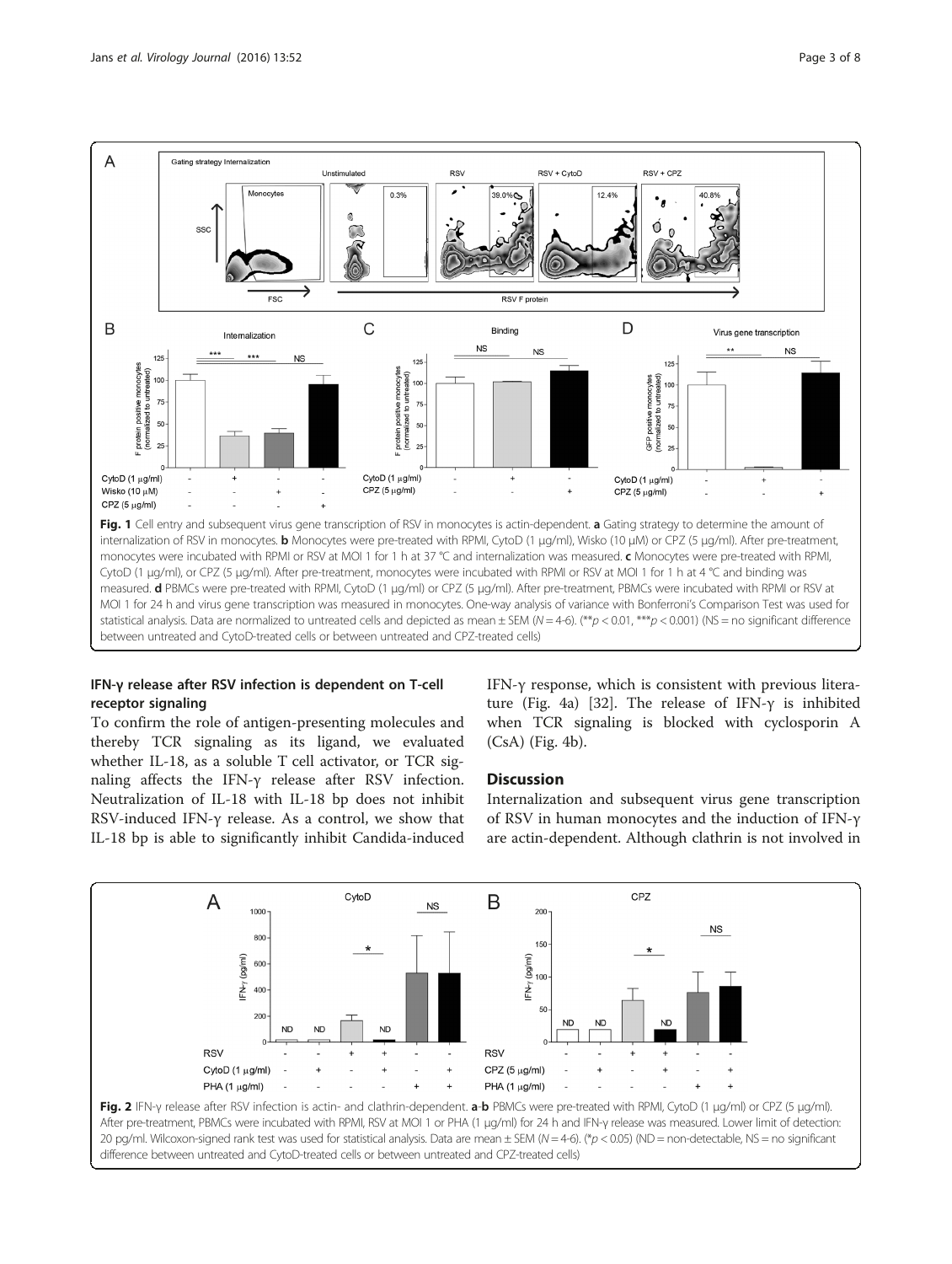<span id="page-3-0"></span>

the internalization of RSV, upregulation of MHC-II on monocytes, T cell activation and the release of IFN-γ after RSV infection are clathrin-dependent processes. Finally, T cell receptor activation contributes to the RSV-induced IFN-γ response whereas the production of IL-18 is dispensable.

Actin is required for cell entry of RSV in epithelial cells [[19](#page-6-0)]. We have shown for the first time, that primary human monocytes also require actin to internalize RSV for subsequent virus gene transcription to occur. Actin plays an essential role in processes involving internalization, including receptor-mediated phagocytosis. For the Nipah virus, a paramyxovirus like RSV, infection induces the co-internalization of Nipah virus receptor ephrinB2 and, in general, many receptors are internalized in an actin-dependent manner [[33](#page-7-0)–[35](#page-7-0)]. Several receptors are involved in the recognition of RSV at the membrane, like Toll-like receptor 4 (TLR4), CD14 and nucleolin [\[9,](#page-6-0) [36](#page-7-0)].

Internalization of TLR4 and CD14 has been investigated upon bacterial ligand stimulation. In this process, internalization of TLR4 is dynamin-dependent and CD14 is actin-dependent [\[37](#page-7-0), [38](#page-7-0)]. Clustering of nucleolin is dependent on actin [\[39\]](#page-7-0). Whether actin-dependent clustering of nucleolin occurs after RSV infection and whether it is necessary for internalization is unknown. Our finding that intact actin filaments are required for internalization of RSV in monocytes narrows the scope of potential receptors that co-occur with cell entry and are required for internalization. Besides cell entry, intact actin is required for virus filament formation, viral transmission and the production of cell-associated infectious virus by epithelial cells [[40](#page-7-0)–[43\]](#page-7-0). We observed an inhibitory effect of CytoD on the release of IFN-γ during an incubation period of 24 h. Inhibition of post-endocytic processes like virus filament formation and transmission could therefore explain the observed reduction of IFN-γ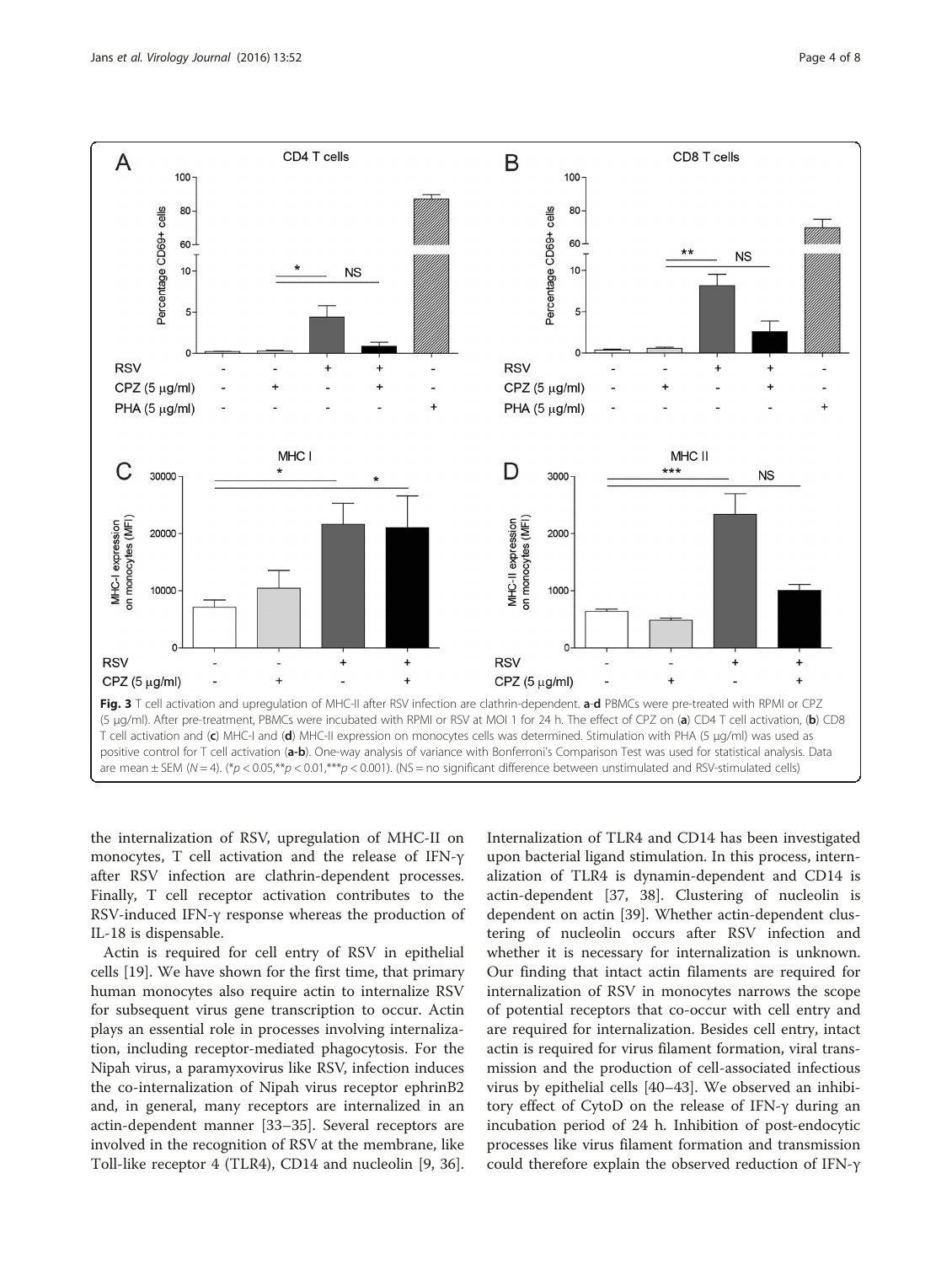<span id="page-4-0"></span>

after treatment with CytoD. However, in our model of PBMCs, monocytes exhibit abortive infection as no replicating virus is detected in the supernatant of PBMCs stimulated with RSV (data not shown). This is in line with the abortive infection of RSV in alveolar macrophages [[44\]](#page-7-0). Therefore, the role of actin on virus filament formation and viral transmission may be applicable to epithelial cells but most likely would not play a role in our model.

After inhibition of actin with CytoD or Wisko, approximately 30 % of the monocytes still remain positive for RSV F protein. Permeabilization of the cells in our assay will not exclude extracellular staining of RSV F protein and therefore the remaining RSV-positive monocytes after treatment could reflect extracellular binding of RSV. Because CytoD does not influence the extracellular binding of RSV, we conclude that actin dynamics are involved in the internalization of RSV by monocytes.

Actin-independent processes could also explain the incomplete prevention of internalization by CytoD. Fusion of the F protein of RSV with the cell membrane could result in entry of viral proteins and might act independently of actin filaments. Clathrin has previously been implicated for internalization of RSV in an epithelial cell line after an incubation period of 20 h [\[20](#page-6-0)]. Contrary, others have shown that internalization of RSV after 1 h is not clathrin-dependent [[19\]](#page-6-0). The authors conclude that discrepancies between these studies may arise due to a difference in experimental design. The incubation period of 1 h in our study excludes inhibition of postendocytic processes like viral replication and cell-to-cell transmission. In addition, differences between epithelial cells and monocytic cells have been described previously for internalization of nanoparticles and may explain our results compared to epithelial cells [\[17\]](#page-6-0). The role of cellular mechanisms on T cell activation can be studied in our model of PBMCs. Besides internalization, inhibition of actin dynamics reduces the IFN-γ response. These data suggest that, at least in part, the intracellular compartment is involved in the induction of an adaptive response and binding of RSV to the outer membrane is not sufficient to induce IFN-γ release. These results are in line with previous data indicating that intact RSV particles are not able to signal via membrane-associated receptors such as TLR4 [\[45](#page-7-0)].

In our study, inhibition of clathrin has no effect on the internalization of RSV by monocytes, but effectively reduces the induction of IFN-γ. CPZ at 5  $\mu$ g/ml was the highest tolerable concentration without inducing cytoxicity (data not shown). Our data suggest that activation of T cells by RSV is clathrin-dependent. Calabia-Linares et al. observed the importance of clathrin in the formation of the immunological synapse between T cell and antigen-presenting cells [\[46](#page-7-0)]. Possibly, inhibition of clathrin reduces the IFN-γ release due to improper formation of the immunological synapse and thereby inefficient T cell activation. Less than 1 % of the T cells in the peripheral blood are RSV-specific T cells [[47](#page-7-0), [48](#page-7-0)]. Therefore, the relative high percentage of  $5-10$  % CD69<sup>+</sup> T cells after stimulation with RSV in our experiments most likely indicates that a general activation of T cells occurs. We demonstrate that clathrin plays an essential role in the upregulation of RSV-induced MHC-II expression on monocytes . The requirement of clathrin for MHC-II trafficking has been observed previously [[49](#page-7-0)]. The role of MHC-II in the induction of IFN- $\gamma$  is strengthened by the observation that inhibition of TCR signaling, as a ligand for MHC-II, reduces the IFN-γ response, whereas inhibition of IL-18 has no effect. The combination of reduced T cell activation and MHC-II expression suggests that clathrin plays a role in the interplay between innate and adaptive immunity against RSV.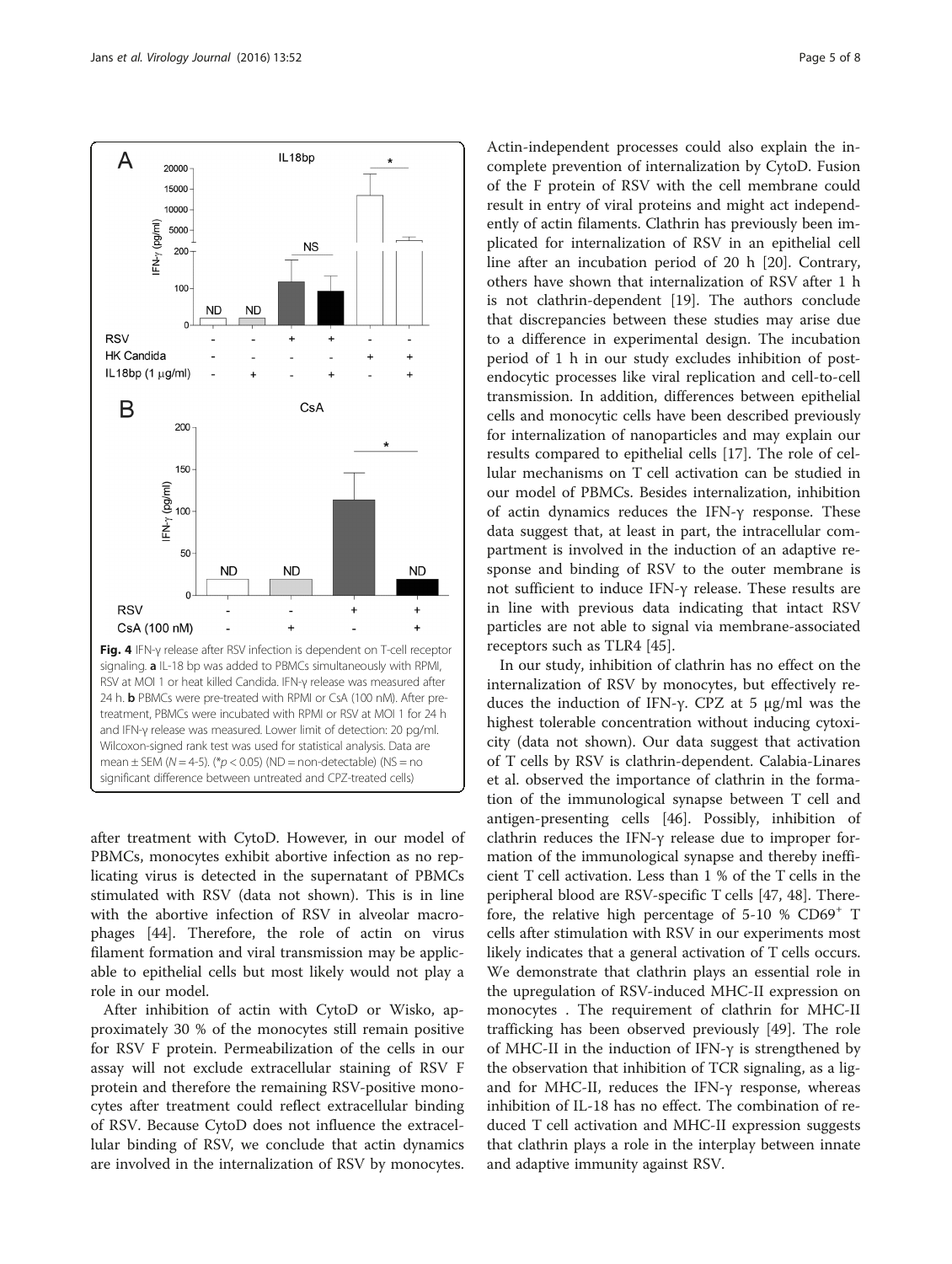The simplification of in vivo RSV infections using our model of PBMCs could be a limitation of the study. Although others have shown that monocytes can be become infected with RSV and serve as an in vitro model, alveolar macrophages or inflammatory macrophages are the most likely target of infection in vivo [[4\]](#page-6-0). Therefore, there could be differences in the immune response in vivo compared to our model. Pre-treatment of isolated monocytes with the inhibitors and performing a subsequent co-culture with autologous T cells could be considered as an alternative instead of simultaneous culture of all cells present in PBMCs. However, during RSV infection in vivo, multiple immune cells, including monocytes, natural killer cells and T cells are recruited to the lung tissue [\[8](#page-6-0)]. Our model can give more insights in the interplay between RSV and different immune cells that are present during RSV infection.

In conclusion, this study underlines the importance of actin and clathrin dynamics during RSV infections for cell entry and T cell activation. Currently, there is no effective treatment or vaccine against RSV infections. Understanding the different aspects of RSV disease pathogenesis and immunity, from early virus-cell interactions to final induction of the adaptive immune response may contribute to the development of novel therapies and effective vaccines.

#### **Conclusions**

The aim of this study was to investigate the role of actin and clathrin on cell entry of RSV and the subsequent effect on T cell activation and release of IFN-γ in human immune cells. Cell entry in human monocytes, virus gene transcription and IFN-γ release are actindependent. Post-endocytic processes like the increased expression of MHC-II on monocytes , T cell activation and the release of IFN-γ are clathrin-dependent. Finally, T cell receptor signaling affects the release of IFN-γ, whereas soluble interleukin 18 is dispensable. Insights into the cellular biology of the human immune response against RSV will provide a better understanding of disease pathogenesis.

#### Methods

#### Pharmacological inhibitors

Actin-dependent pathways were inhibited by pre-treatment of cells with CytoD  $(1 \mu g/ml)$  or Wisko  $(10 \mu M)$  and clathrin-dependent pathways were inhibited by CPZ (5 μg/ ml) (Sigma-Aldrich). CsA (Sigma-Aldrich) and IL-18 bp (R&D Systems, United Kingdom) were used to respectively inhibit T cell receptor signaling and IL-18. No cytotoxic effect determined as Annexin V+/7-AAD+ cells was

observed when using the indicated concentrations of the inhibitor (data not shown).

#### Cell isolation

After obtaining informed consent, peripheral blood mononuclear cells (PBMCs) from healthy adults were isolated using Lymphoprep and isolation of monocytes from the PBMC fraction was performed using an indirect negative selection magnetic labeling kit (Monocyte Isolation Kit II human; Miltenyi Biotec). Each 96-well plate was filled with 5 x  $10^5$  PBMC per well or  $1x10^5$ isolated monocytes per well. The study was approved by the committee on Research involved Human Subjects of the Radboudumc.

#### Culture of RSV

RSV A2 containing an additional transcription unit encoding GFP (rgRSV) was cultured as previously described [[50](#page-7-0)]. rgRSV was cultured on HeLa cells (ATCC, CCL-2) in Dulbecco's minimum essential medium (DMEM) with 10 % fetal calf serum (FCS) and 1 % penicillin/streptomycin. Near-confluent HeLa cells were infected with rgRSV and incubated for three days at 37 °C. Cells were scraped and the suspension was centrifuged to remove cellular debris. rgRSV was ultracentrifuged on a sucrose cushion for purification and titrated on HeLa cells. Confluent HeLa cells (80-90 %) were infected with fivefold viral dilutions for 20-22 h. Virus titer was determined by counting wells with ≥10 and ≤100 infected cells/view (CKX41 microscope; Olympus, Tokyo, Japan). rgRSV was snapfrozen and stored at −80 °C until use.

#### Internalization and binding assay

PBMCs or isolated monocytes were treated with CytoD (1 μg/ml), Wisko (10 μM) or CPZ (5 μg/ml) for 30 min at 37 °C. For quantification of cell entry, monocytes were permeabilized with CytoFix/Perm (BD Biosciences) after incubation with RSV at MOI 1 (5 x  $10^5$  IU/ well) for 1 h at 37 °C. Cells were incubated for 30 min on ice with mouse anti-respiratory syncytial virus fusion protein antibody (Ab24011; Abcam). Goat anti-mouse IgG PE (BD Pharmingen) was used as secondary antibody. For the quantification of RSV binding, coincubations of PBMCs with RSV were performed for 1 h at 4 °C and cells were fixed with 1 % paraformaldehyde before staining.

#### T cell activation and MHC expression

PBMCs were treated with CPZ (5 μg/ml) for 30 min at 37 °C. PBMCs were stimulated with RSV at MOI 1 or with PHA (5 μg/ml) for 24 h. CD69 expression, as T cell activation marker, was measured with flow cytometry. For gating, CD3 and CD4 or CD8 positive T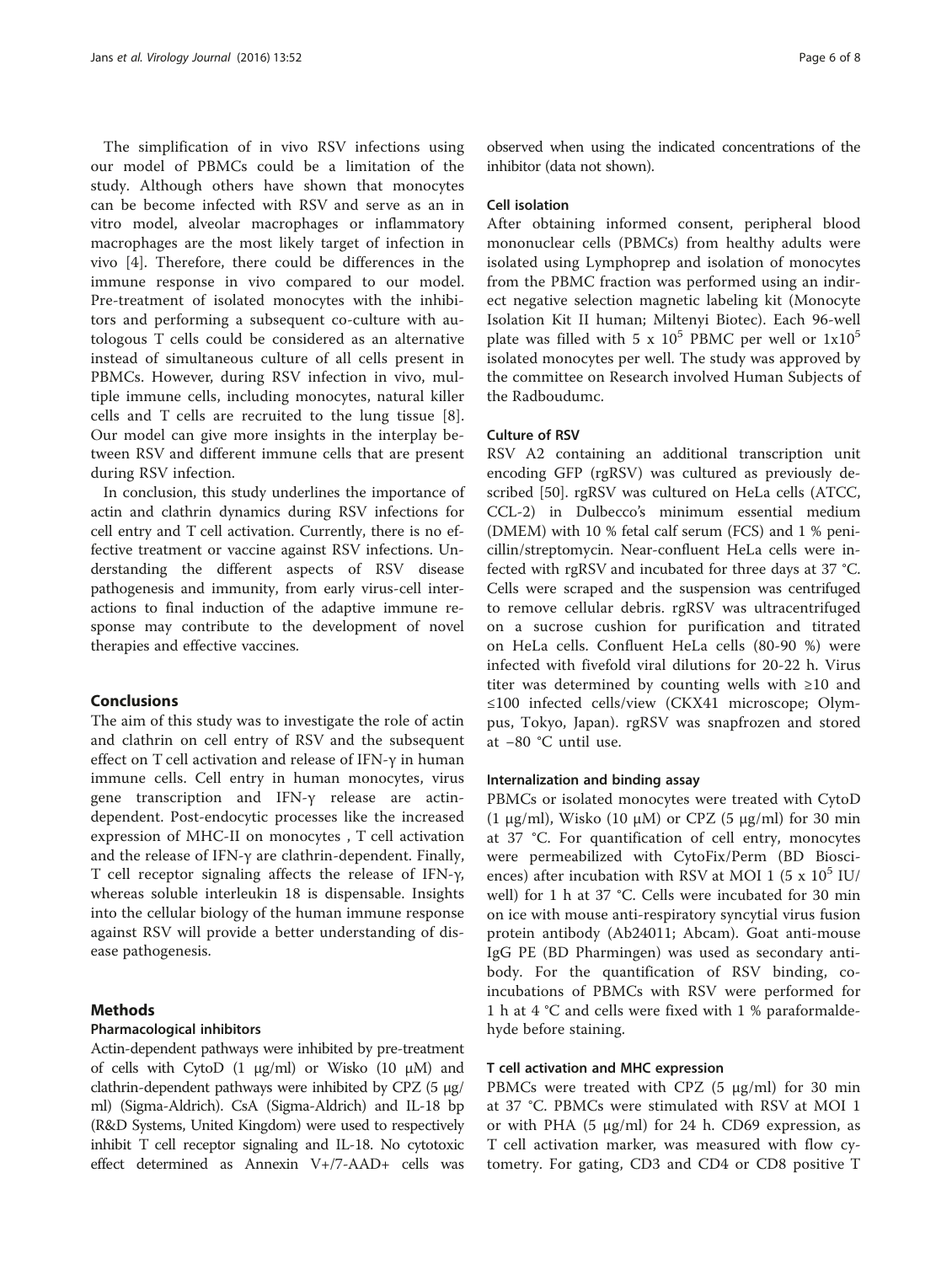<span id="page-6-0"></span>cells were selected and the percentage of CD69 positive cells was determined. After pre-treatment with CPZ (5 μg/ml), PBMCs were incubated with RSV at MOI 1 for 24 h and the expression of MHC-I and MHC-II on monocytes was determined. For gating, CD14 positive cells were selected and the geometric mean fluorescence intensity (MFI) of MHC-I and MHC-II was determined.

### Flow cytometry

Cell surface markers were stained with CD14 V500, CD14 AF647, CD3 V500, CD8 APC-H7, CD8 PE, CD4 PerCP-Cy5.5, CD69 Pe-Cy7, HLA-ABC PE and HLA-DR PE (BD Pharmingen). For quantification of RSV, mouse anti-RSV F protein (Ab24011; Abcam) and goat anti-mouse IgG PE (BD Pharmingen) were used. Virus gene transcription in monocytes was determined by gating CD14 positive cells as monocytes and calculating the percentage of GFP positive cells. Cytoxocity was determined by calculating Annexin V+/7-AAD+ cells (PE Annexin V Apoptosis Detection Kit I, BD Pharmingen). Events were acquired on an LSR II flow cytometer and analyzed using FlowJo.

#### In vitro cytokine production

PBMCs were treated with CytoD (1 μg/ml), CPZ (5 μg/ ml) or CsA (100 nM) for 30 min at 37 °C. After pretreatment, cells were stimulated with RSV at MOI 1, PHA (1  $\mu$ g/ml) or heat-killed Candida albicans (1 x  $10^6/$ well) for 24 h. IL-18 bp  $(1 \mu g/ml)$  was added simultaneously with RSV. Concentration of interferon gamma were measured in the cell supernatants by enzymelinked immunosorbent assays (ELISA) (Sanquin Blood Supply, the Netherlands) with a lower limit of detection of 20 pg/ml.

#### Abbreviations

CPZ: chlorpromazin; CsA: cyclosporin A; CytoD: cytochalasin D; ELISA: enzyme-linked immunosorbent assay; IFN-γ: interferon gamma; IL-18: interleukin 18; IL-18 bp: interleukin 18 binding protein; MFI: geometric mean fluorescence intensity; MHC: major histocompatibility complex; MOI: multiplicity of infection; PBMC: peripheral blood mononuclear cells; PHA: phytohaemagglutinin; RSV: respiratory syncytial virus; TCR: T cell receptor; TLR4: toll-like receptor 4; Wisko: Wiskostatin.

#### Competing interests

The authors declare that they have no competing interests.

#### Author's contributions

JJ carried out the design of the study, performed the immunoassays and the statistical analyses and drafted the manuscript. HE performed the immunoassays and helped draft the manuscript. RdG and MdJ participated in the design of the study and helped draft the manuscript. GF carried out the coordination and the design of the study, participated in the statistical analysis and drafted the manuscript. All authors read and approved the final manuscript.

#### Acknowledgements

We would like to thank Dr. M.E. Peeples, Ohio State University, for kindly providing us with a transgenic RSV strain expressing renilla-GFP.

Received: 19 October 2015 Accepted: 14 March 2016 Published online: 22 March 2016

#### References

- 1. Hall CB, Walsh EE, Long CE, Schnabel KC. Immunity to and frequency of reinfection with respiratory syncytial virus. J Infect Dis. 1991;163:693–8.
- 2. Midulla F, Huang YT, Gilbert IA, Cirino NM, McFadden Jr ER, Panuska JR. Respiratory syncytial virus infection of human cord and adult blood monocytes and alveolar macrophages. Am Rev Respir Dis. 1989;140:771–7.
- 3. Soukup JM, Becker S. Role of monocytes and eosinophils in human respiratory syncytial virus infection in vitro. Clin Immunol. 2003;107:178–85.
- 4. Schijf MA, Lukens MV, Kruijsen D, van Uden NO, Garssen J, Coenjaerts FE, Van't Land B, van Bleek GM. Respiratory syncytial virus induced type I IFN production by pDC is regulated by RSV-infected airway epithelial cells. RSVexposed monocytes and virus specific antibodies. PLoS ONE. 2013;8, e81695.
- 5. Takeuchi R, Tsutsumi H, Osaki M, Haseyama K, Mizue N, Chiba S. Respiratory syncytial virus infection of human alveolar epithelial cells enhances interferon regulatory factor 1 and interleukin-1beta-converting enzyme gene expression but does not cause apoptosis. J Virol. 1998;72:4498–502.
- 6. Thomas LH, Wickremasinghe MI, Sharland M, Friedland JS. Synergistic upregulation of interleukin-8 secretion from pulmonary epithelial cells by direct and monocyte-dependent effects of respiratory syncytial virus infection. J Virol. 2000;74:8425–33.
- 7. Gaona J, Santiago-Olivares C, Ortega E, Gomez B. Respiratory syncytial virus persistence in macrophages upregulates Fcgamma receptors expression. Viruses. 2014;6:624–39.
- 8. Goritzka M, Makris S, Kausar F, Durant LR, Pereira C, Kumagai Y, Culley FJ, Mack M, Akira S, Johansson C. Alveolar macrophage-derived type I interferons orchestrate innate immunity to RSV through recruitment of antiviral monocytes. J Exp Med. 2015;212:699–714.
- 9. Kurt-Jones EA, Popova L, Kwinn L, Haynes LM, Jones LP, Tripp RA, Walsh EE, Freeman MW, Golenbock DT, Anderson LJ, Finberg RW. Pattern recognition receptors TLR4 and CD14 mediate response to respiratory syncytial virus. Nat Immunol. 2000;1:398–401.
- 10. Haynes LM, Moore DD, Kurt-Jones EA, Finberg RW, Anderson LJ, Tripp RA. Involvement of toll-like receptor 4 in innate immunity to respiratory syncytial virus. J Virol. 2001;75:10730–7.
- 11. Bhoj VG, Sun Q, Bhoj EJ, Somers C, Chen X, Torres JP, Mejias A, Gomez AM, Jafri H, Ramilo O, Chen ZJ. MAVS and MyD88 are essential for innate immunity but not cytotoxic T lymphocyte response against respiratory syncytial virus. Proc Natl Acad Sci U S A. 2008;105:14046–51.
- 12. Humphries AC, Way M. The non-canonical roles of clathrin and actin in pathogen internalization, egress and spread. Nat Rev Microbiol. 2013;11: 551–60.
- 13. Grove J, Marsh M. The cell biology of receptor-mediated virus entry. J Cell Biol. 2011;195:1071–82.
- 14. Edinger TO, Pohl MO, Stertz S. Entry of influenza a virus: host factors and antiviral targets. J Gen Virol. 2014;95:263–77.
- 15. Matsuda M, Suzuki R, Kataoka C, Watashi K, Aizaki H, Kato N, Matsuura Y, Suzuki T, Wakita T. Alternative endocytosis pathway for productive entry of hepatitis C virus. J Gen Virol. 2014.
- 16. Vazquez-Calvo A, Saiz JC, McCullough KC, Sobrino F, Martin-Acebes MA. Acid-dependent viral entry. Virus Res. 2012;167:125–37.
- 17. Kuhn DA, Vanhecke D, Michen B, Blank F, Gehr P, Petri-Fink A, Rothen-Rutishauser B. Different endocytotic uptake mechanisms for nanoparticles in epithelial cells and macrophages. Beilstein J Nanotechnol. 2014;5:1625–36.
- 18. Ryckman BJ, Chase MC, Johnson DC. HCMV gH/gL/UL128-131 interferes with virus entry into epithelial cells: evidence for cell type-specific receptors. Proc Natl Acad Sci U S A. 2008;105:14118–23.
- 19. Krzyzaniak MA, Zumstein MT, Gerez JA, Picotti P, Helenius A. Host cell entry of respiratory syncytial virus involves macropinocytosis followed by proteolytic activation of the F protein. PLoS Pathog. 2013;9, e1003309.
- 20. Kolokoltsov AA, Deniger D, Fleming EH, Roberts Jr NJ, Karpilow JM, Davey RA. Small interfering RNA profiling reveals key role of clathrin-mediated endocytosis and early endosome formation for infection by respiratory syncytial virus. J Virol. 2007;81:7786–800.
- 21. Werling D, Hope JC, Chaplin P, Collins RA, Taylor G, Howard CJ. Involvement of caveolae in the uptake of respiratory syncytial virus antigen by dendritic cells. J Leukoc Biol. 1999;66:50–8.